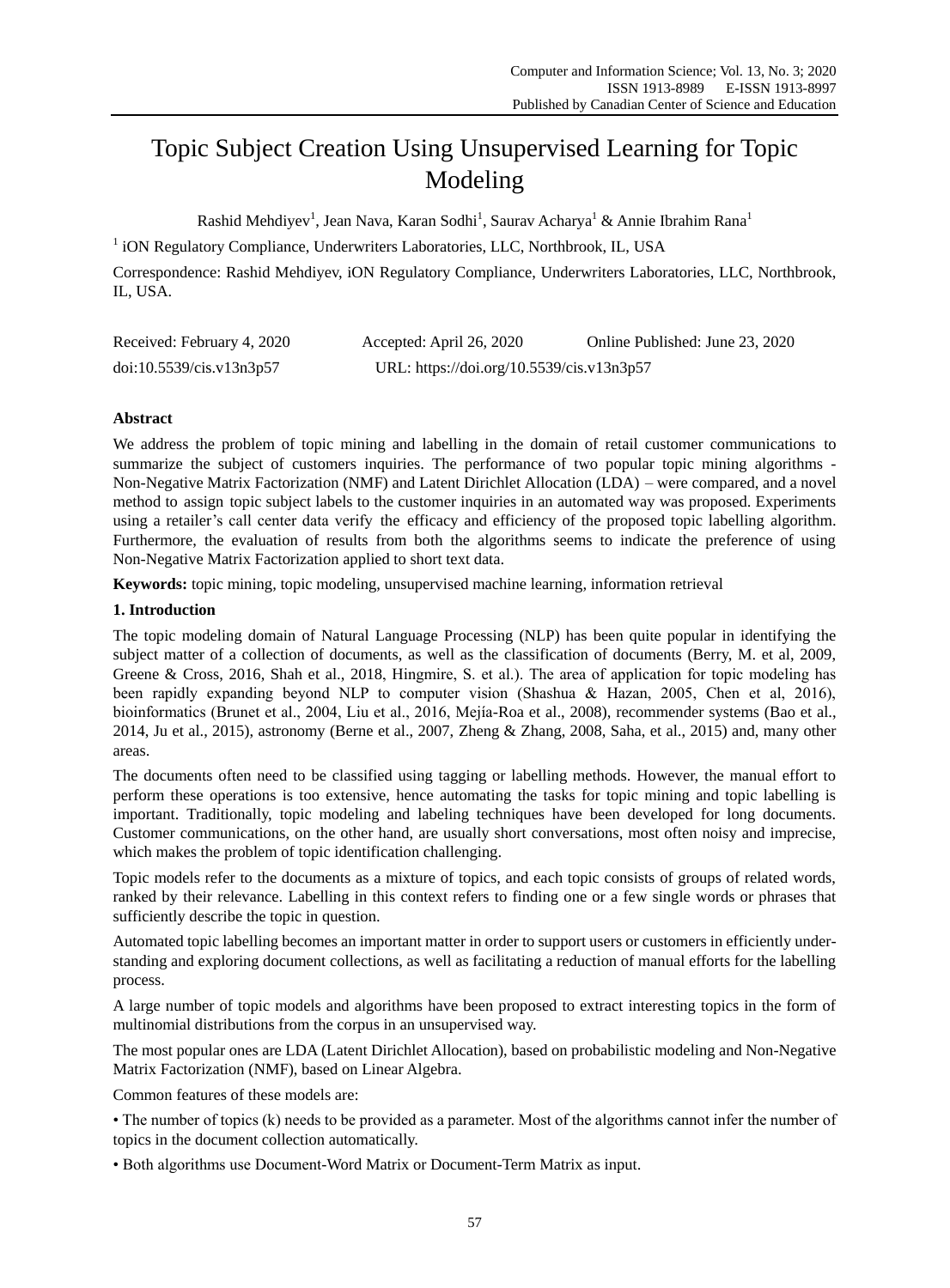• Both of them output two matrices: Word-Topic Matrix and Topic-Document Matrix. The result of their multiplication should be as close as possible to the original document-word matrix.

LDA (Blei et al, 2003, Blei & Lafferty, 2006) uses Dirichlet priors for the word-topic and document-topic distributions. Each document may be viewed as a mixture of various topics where each document is considered to have a set of topics that are assigned to it via LDA. Topic distribution in LDA is assumed to have a sparse Dirichlet prior. LDA is a generative model that allows observations about data to be explained by unobserved latent variables that describe why some parts of the data are similar, or potentially belong to groups of similar topics. A topic in LDA is a multinomial distribution over the terms in the vocabulary of the corpus.

A different approach, such as NMF (Lee & Seung, 1999), has also been effective in discovering the underlying topics in text corpora (Greene & Cross, 2016). NMF is a group of algorithms in multivariate analysis and linear algebra, and in that way, it is essentially different from probabilistic methods used in LDA type of models. NMF is an unsupervised approach for reducing the dimensionality of non-negative matrices, which decompose the data into factors that are constrained so as to keep only non-negative values.

By modeling each object as the additive combination of a set of non-negative basis vectors, an interpretable clustering of the data can be, in principle, produced without requiring further post-processing. When applied to the textual data, these clusters can be interpreted as topics, where each document is viewed as the additive combination of several overlapping topics.

#### **2. Method**

The reasoning of this paper is to learn how effective these two very popular, albeit quite different topic modeling approaches could be applied to quite specific linguistic domain of relatively short-length customer communications with a specific vocabulary and terminology, as opposed to plain text corpora frequently tested in most topic modeling applications.

The overall approach used in this paper could be described by a number of processes, namely, data ingestion, data handling, processing, topic modeling, topic label generation, and analysis. The flow of these processes is presented in (Fig 1).

#### **3. Data Preparation**

The data studied consists of a corpus with 50,000 variable length (but mostly of few sentences long) text inquiries, originated from communications of commercial/retail company customers with the company"s customer service personnel (also often known as log files). The subjects of the inquiries may vary greatly (thus, topic mining is needed), but, in our particular case of study, it refers mostly to television products.

The list of inquiries was ingested and extracted from the original customer service log files and pre-processed to cleanse the text. Standard text cleansing techniques like tokenization, case conversion, and stop words filtering have been applied to the original text. The pre-processing step also includes the removal of extremely short sentences, as well as, filtering of certain type of words, such as: named entities, personal names, overly frequent phrases and keywords specific to the nature of communications between customers and customer service department, by dropping the words like: 'customer', 'service', 'caller', days of the week, identical sentences, such as pre-prepared formal replies from the customer service.



Figure 1. Schematic view of the end to end process flow in this paper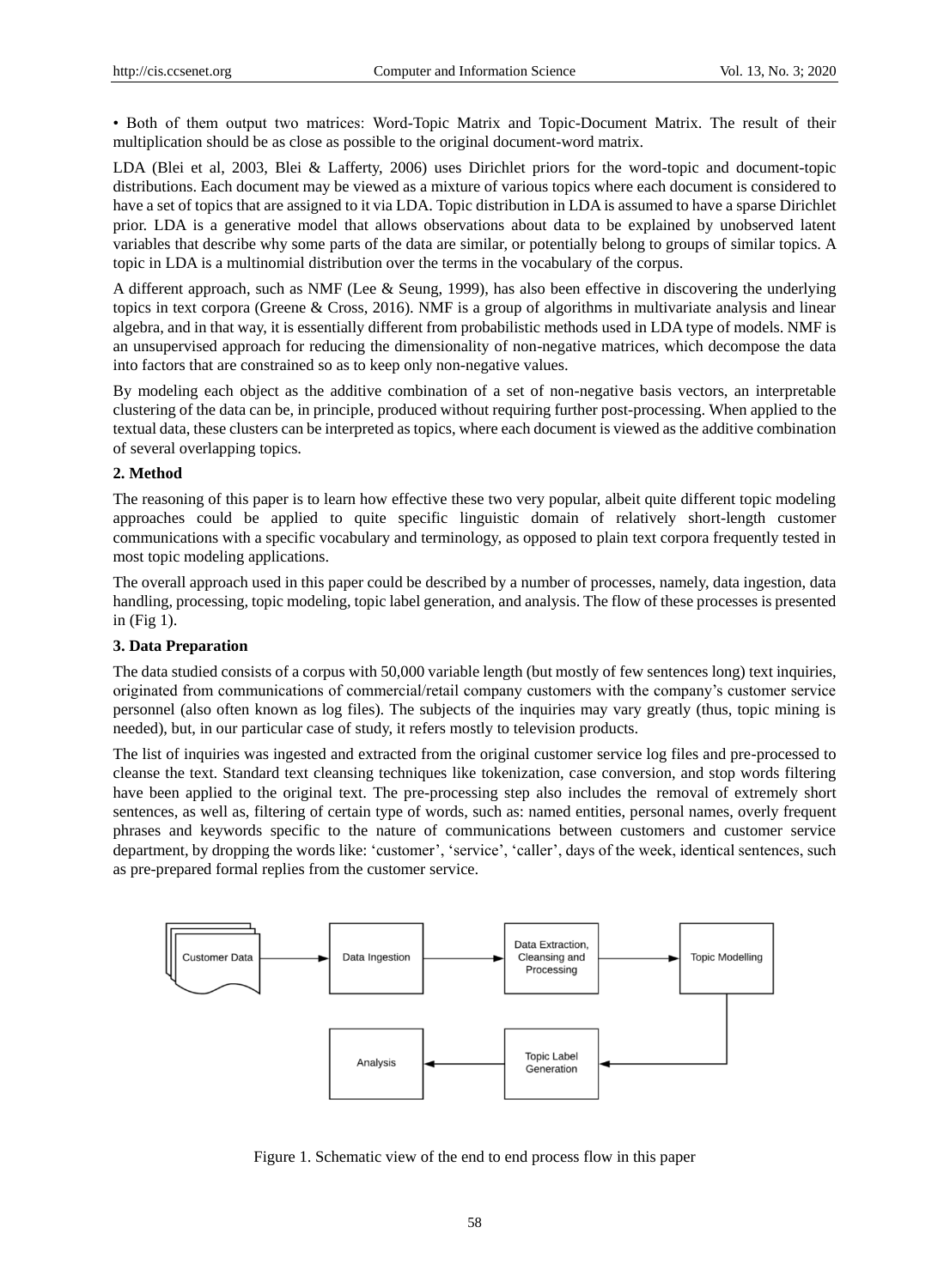Additionally, duplicate words in the selected corpus, as artifacts of the process of splitting of textual input to sentences and further tokenization down to words, have been dropped as well. Typically, in the text processing domain, lemmatization and/or stemming of words are quite popular to remove tenses and plurals. The original text of inquiries (the log files) also contain a fair amount of misspelled words and typographic mistakes. No systematic attempts were used to correct those typos, as it might hinder the idea of automation of label generation. During text-processing, we have tested two options, with word lemmatization, and without it.

For the two topic modeling approaches studied in this paper, the same text pre-processing of raw data was conducted and then the resulting text was fed as input to each model in order to perform topic modeling.

Pre-processed data resulted in 40,000 observations (we call them snippets, for the rest of the paper) for each model, for testing. The number of topics as 40, the number pre-defined a-priori, has been used as a parameter for both models to be compared. No attempt was made to use topic coherence study or similar methods to optimize the number of topics automatically from the bulk of data. This will be studied in our next paper.

#### **4. Topic Modeling**

In the bag-of-words model, each document is represented by a vector in a m-dimensional coordinate space, where m is number of unique terms across all documents. This set of terms build the corpus vocabulary. Since each document can be represented as a term vector, we can accumulate these vectors to create a full document-term matrix. We can create this matrix from a list of document strings (an inquiry, in our case). From our data, we have created (39697  $\times$  434) TF-IDF-normalized document-term matrix, let's call it matrix V. The usefulness of the document-term matrix is justified by giving more weight to the more "important" terms. The most common normalization is widely known as Term Frequency–Inverse Document Frequency (TF-IDF). With scikit-learn library [scikit], by using the TfidfVectorizer method, we can generate a TF-IDF weighted document-term matrix.

In the mathematical discipline of linear algebra, a matrix decomposition or matrix factorization is a factorization of a matrix into a product of matrices. By applying matrix decomposition to document-term matrix V, NMF produces two factor matrices as its output: W and H. In a formal way, V matrix decomposition could be presented as  $V_{(n \times m)} \approx W_{(n \times k)} \times H_{(k \times m)}$ . The W matrix contains the document membership weights relative to each of the k topics. Each row in the W matrix corresponds to a single document, and each column correspond to a topic. The H matrix contains the term weights relative to each of the k topics. In this case, each row corresponds to a topic, and each column corresponds to a unique term in the corpus vocabulary.

The top ranked terms (or descriptors) from the H matrix for each topic can give an insight into the content of the topic.

On the other hand, the LDA model can only use raw term counts/frequencies because LDA is a probabilistic model, that uses probabilities of words across the corpus. Thus, as opposed to NMF and Tfidf vectorizer, scikit-learn CountVectorizer method has been used to count LDA originated terms. Total number of 445 terms were found in 39,697 input documents, if lemmatization was applied. With no lemmatization the statistics were 518 terms in 39,474 documents, respectively. Final decision was taken to proceed with lemmatization, as, it reduces the number of terms originated from closely related words.

In order to compare two models, we have constructed (similarly to NMF), W and H matrices, but based on LDA model output.

An important step in topic modeling is to produce a set of terms (also known as descriptors) which characterize topics discovered in the modeling. The list of terms for each of the topic (limited to 10 topics), as found by each respective model are presented below. Table 1 corresponds to the results of NMF, while Table 2 corresponds to the results of LDA.

The list of terms, provided by NMF model are ranked for each topic by the term weight, obtained from the matrix H of the NMF model. So, the first term, in the top row of each topic column in Table 1, could be considered as an initial candidate for a corresponding topic label. One can notice also, that for NMF, the highest weighted term typically has a rather close semantic relationship with the rest of the terms of the same topic.

In the case of LDA, as can be observed in Table 2, due to its probabilistic approach, the model tends to over-represent the most probable term across many topics (e.g. consider the term "tv" which is omnipresent across the list of terms shown).

The graphical side-by-side examples of distributions of topical terms/descriptors obtained from NMF and LDA, are presented below for 5 potentially matching topics.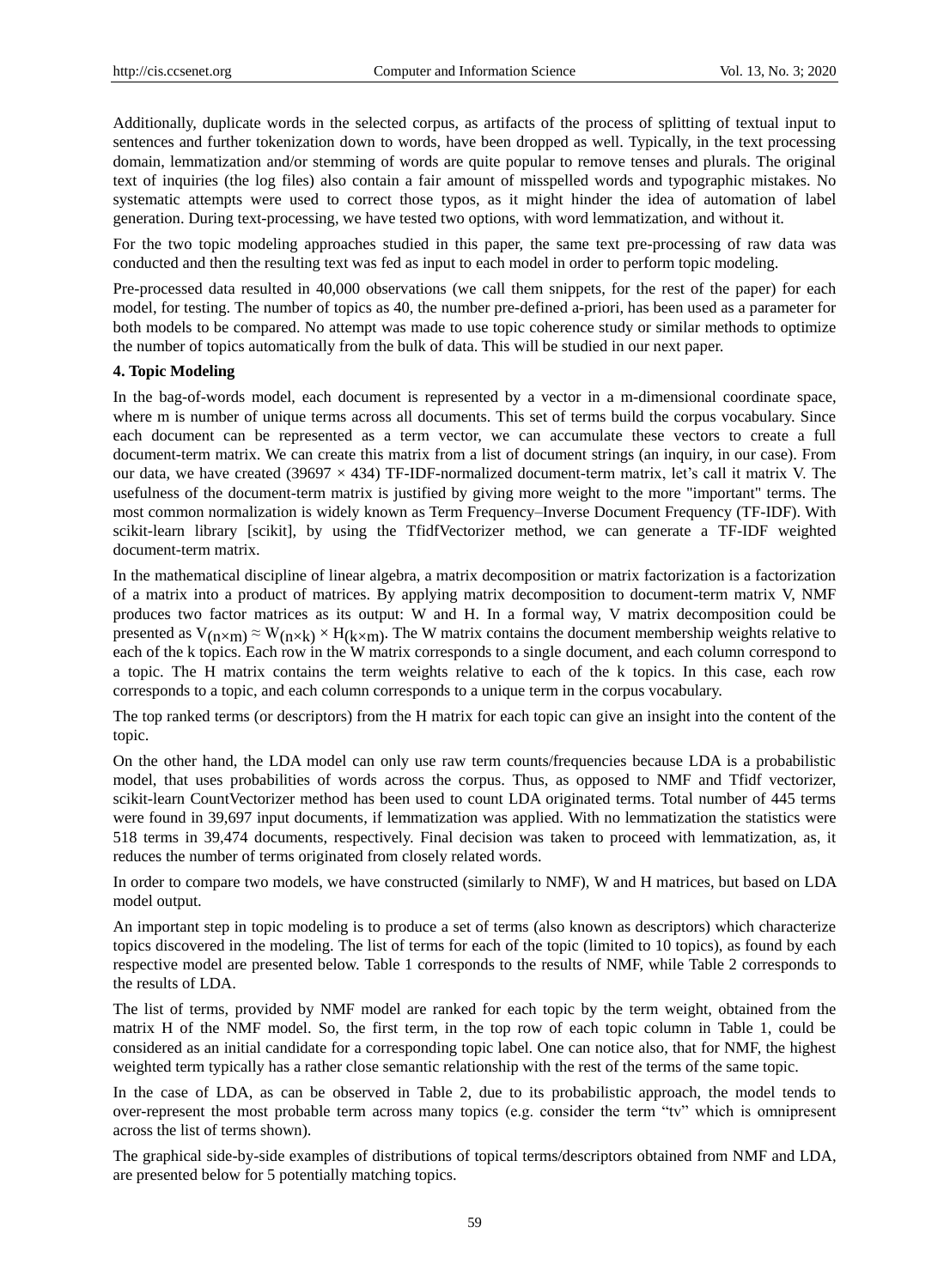For the sake of a graphical comparison between the two models, the term weights for NMF were normalized to the highest term weight for each topical term distribution, while the normalization in the LDA"s case was done to scale the terms.

| <b>Topic 1</b> | Topic 2        | Topic 3    | <b>Topic 4</b> | Topic 5   |
|----------------|----------------|------------|----------------|-----------|
| turn           | status         | power      | screen         | sound     |
| keep           | followup       | cycling    | crack          | pop       |
| tv             | inquiry        | cord       | half           | cut       |
| automatically  | inquire        | cycle      | white          | hear      |
| report         | verify         | button     | blue           | speaker   |
| intermittently | chat           | lead       | flash          | display   |
| longer         | live           | reporting  | dark           | video     |
| anymore        | phonecell      | television | flicker        | bar       |
| time           | promise        | report     | spot           | problem   |
| onoff          | see            | anymore    | damage         | click     |
| Topic 6        | <b>Topic 7</b> | Topic 8    | Topic 9        | Topic10   |
| update         | ticket         | line       | picture        | remote    |
| software       | cancel         | vertical   | audio          | control   |
| firmware       | create         | horizontal | flicker        | pair      |
| usb            | recreate       | bottom     | show           | button    |
| account        | review         | top        | see            | respond   |
| access         | creation       | screen     | dark           | chat      |
| date           | open           | color      | sent           | live      |
| try            | chat           | middle     | reception      | smart     |
| purchase       | reject         | green      | send           | defective |
| drive          | live           | red        | dim            | battery   |

Table 2. Ten topics with topical terms obtained from LDA

| <b>Topic 1</b> | Topic 2        | Topic 3    | Topic 4        | Topic 5         |
|----------------|----------------|------------|----------------|-----------------|
| turn           | status         | tv         | screen         | connect         |
| tv             | check          | power      | tv             | tv              |
| know           | information    | cycling    | side           | box             |
| bos            | processing     | visible    | left           | internet        |
| pending        | ticket         | appear     | dark           | time            |
| randomly       | step           | month      | right          | try             |
| adjust         | rma            | told       | set            | center          |
| attach         | distort        | flicker    | half           | replace         |
| direct         | quick          | unit       | damage         | talk            |
| status         | add            | show       | darker         | wifi            |
| Topic 6        | <b>Topic 7</b> | Topic 8    | Topic 9        | <b>Topic 10</b> |
| update         | ticket         | line       | picture        | remote          |
| ask            | process        | vertical   | sound          | work            |
| connection     | inform         | display    | tv             | control         |
| pick           | open           | spot       | white          | tv              |
| transaction    | locate         | middle     | intermittently | replacement     |
| software       | tv             | horizontal | bar            | chat            |
| process        | credit         | inch       | sometimes      | live            |
| wireless       | software       | green      | bought         | properly        |
| firmware       | follow         | multiple   | distort        | help            |
| version        | refund         | gray       | lose           | rep             |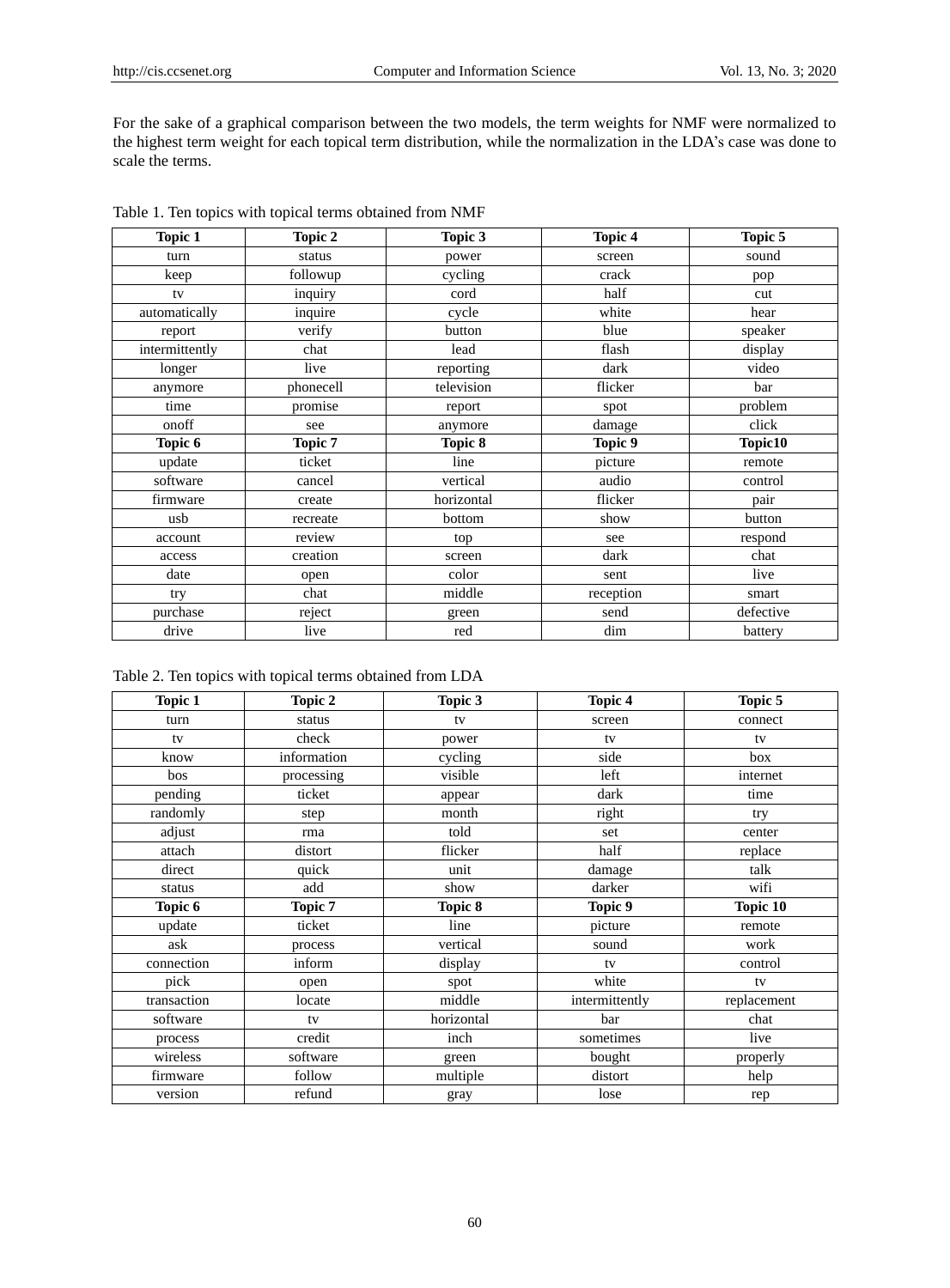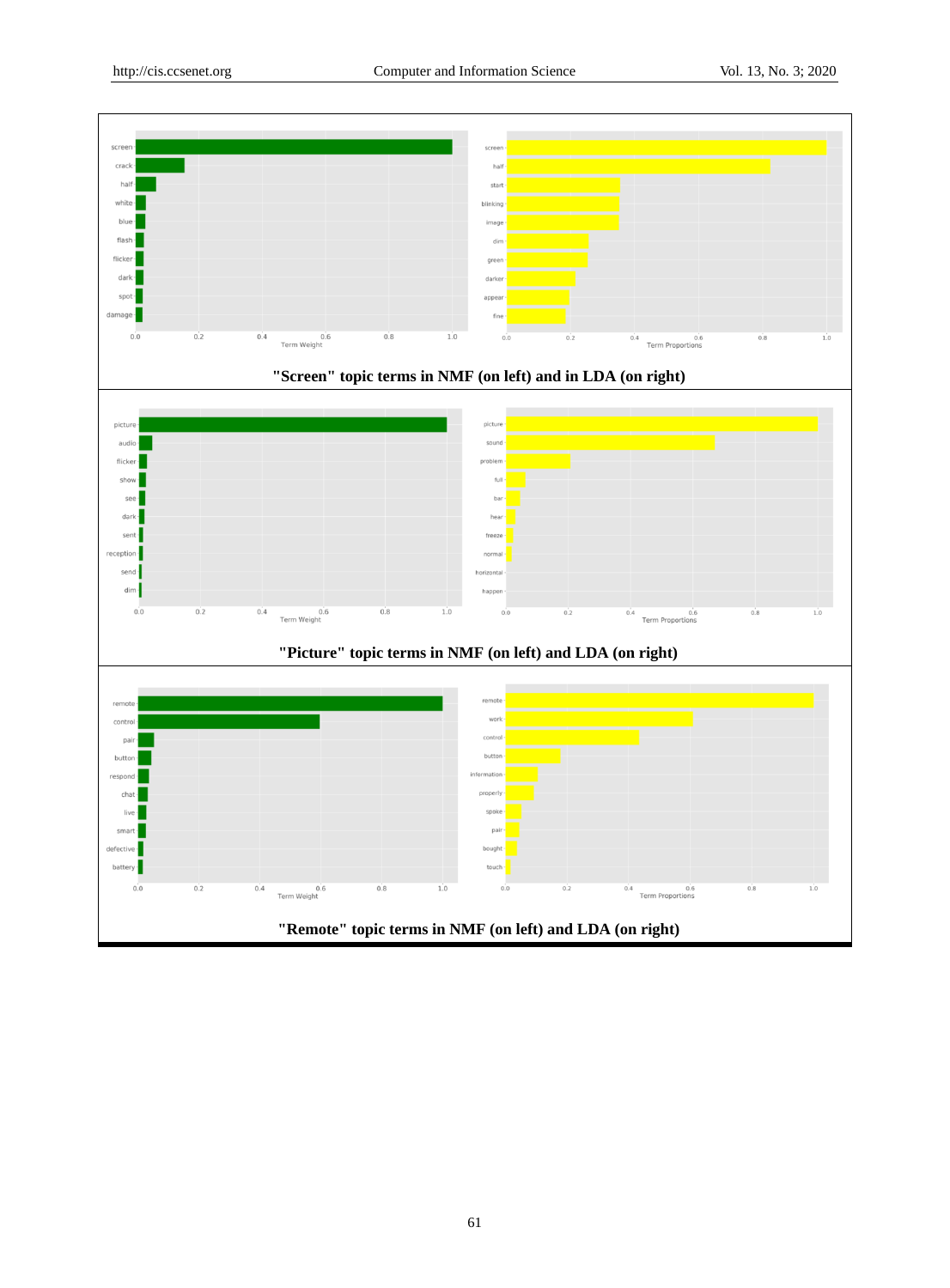

Figure 2. Comparison of top 10 term distributions in NMF (green) and LDA (yellow) for 5 selected topics

distributions to one. This graphical representation helps to visualize the striking difference in topical terms resulting from two models studied. The term distribution in NMF, as a consequence of using TF-IDF method, tends to be mostly dominated by a term with the highest weight. For LDA, the term distributions are much wider presumably due to the fact that a simple counting of words is less efficient in picking up most representative term/word for each topic. Thus, in our opinion, the counting of words is prone to picking up the terms semantically but not always close to the rest of the terms in each topic category. As an example, term representations in the LDA case often look like a boiler plate, showing, for this particular television related data, all kinds of TV related terms, but lacks the terms which would identify the label more or less unambiguously. It is lesser of a feature for NMF terms distributions.

## **5. Topic Labelling**

Now we are in the position to generate a label for each document (inquiry) using the set of terms, or descriptors, obtained from the previous step.

The idea behind finding the top document for label generation is that, within the most "representative" document there is a text fragment that could contain a coherent label. This is a label that is as grammatically correct as possible (not always easy to do, taking into account that we decided to use lemmatization as a part of text preprocessing) and would be easily comprehended by humans. It is a challenging task to create labels as close as possible to human assigned labels, while being as representative and simple as possible.

For this attempt to come to a reasonable label that could be understood by humans, and help them grab a decent idea on the nature of a consumer inquiry, we select topics labels with highest ranked terms with the following steps:

1. Further lemmatization to construct and/or select only nouns from the obtained set of descriptors/terms.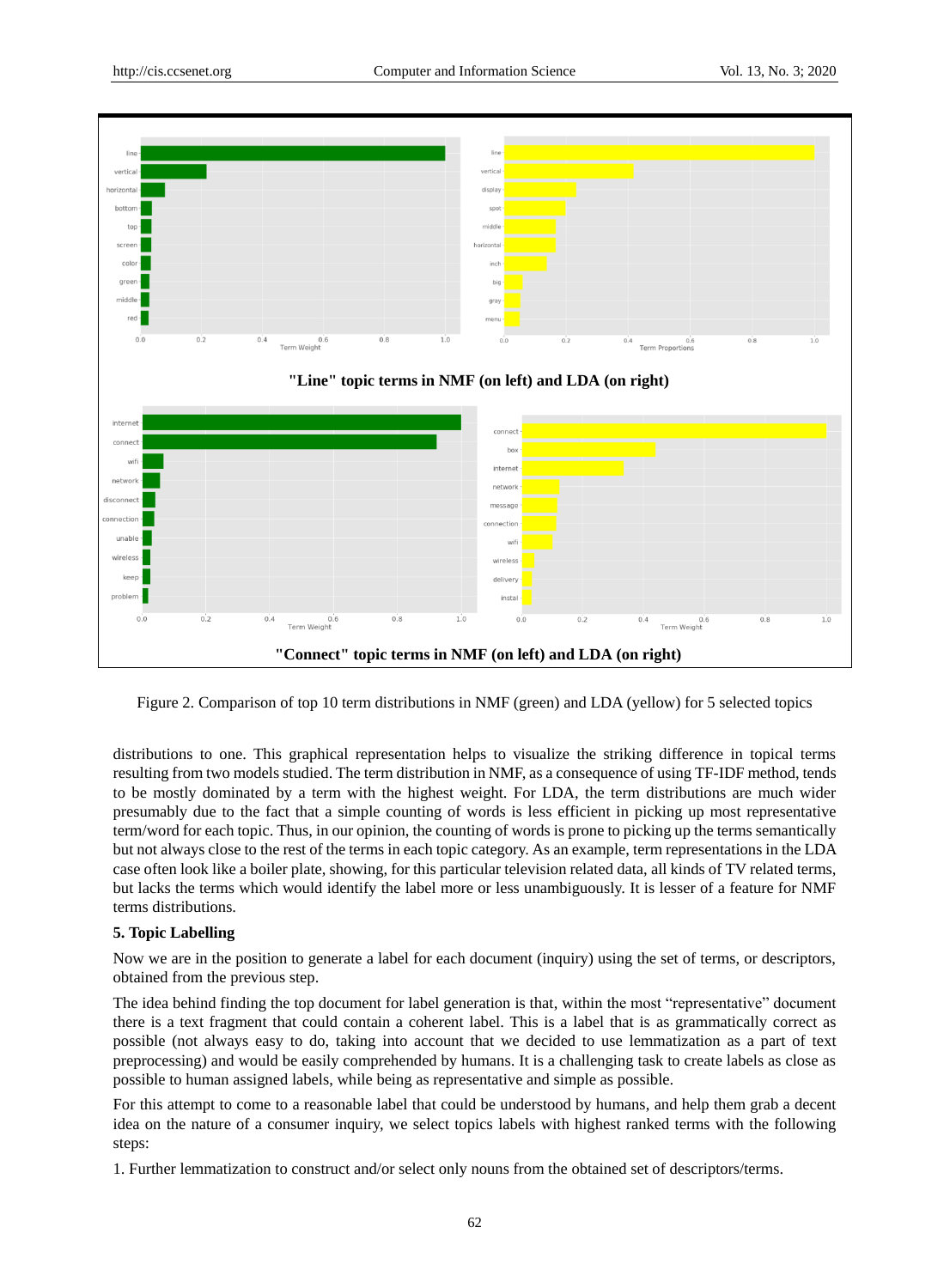2. The cosine similarity between the terms for each topic and all snippets (original inquiries) returns a list of snippets with a highest score.

3. Sentences/snippets have been ranked with LexRank algorithm (Erkan & Radev, 2004).

4. Using sentence similarity, the results for three top ranked sentences were kept as most relevant.

5. Only one candidate for a topic label, as the most similar to the majority of snippets selected above, was chosen as an ultimate label.

The same algorithms has been applied to both set of topical terms or descriptors derived from each model.

In the following two tables, for each model respectively, we present the 12 most representative cases (of a predefined number of 40 topics for each model). The order of topics for NMF model (Table 3) generally follows the ranking of terms by their assigned weights in the model. The 12 examples for LDA (Table 4) below were chosen by their similarity to NMF examples.

The results of the label generation show quite satisfactory matching patterns between original inquiries and generated labels. It should be noted that the application of lemmatization resulted in partial distortion of the final label grammatically that makes them a bit robotic. However, in the presented examples for the case of NMF, almost 90% of the topical terms are covered by generated labels quite well: out of 12 topics shown, the label for Topic 9 (Table 3) is probably a little bit vague.

For LDA generated labels (shown in Table 4), the mismatch between top snippets, descriptors and resulting generated labels seems to be more visible. Obtained labels for Topics 2 and 3 seems to be drawn from overlapping top snippets, For Topic 5, the list of terms leaves little choice to label between "line on screen" and "screen cracked". Similarly, for Topic 10, it is a difficult choice between "melted screen" and "spot on tv screen". It appears that the labels generated and based on LDA terms are slightly less accurate than in the NMF case.

The last column in Tables 3 and 4 shows a count of how many times a generated label was able to find a pattern in 1000 snippets used to validate the method. The cosine similarity tool has been used to compare the labels and the snippets/inquiries.

The comparison of hits (counts) show that the labels generated with the NMF model are more frequently able to find a match between snippets. A possible reason for the better performance of NMF is that the TF-IDF method, that is exploited in NMF is more adequate for the topical term selection than the term selection by word frequencies/proportions used in the LDA model. Taking into account the multitude of attributes with no particularly strong predictors in the bulk of the textual data (short communication logs) used in this study, the weighting of terms by importance in NMF is shown to work better in representing patterns and topics.

| Topic | Descriptors                                      | Top snippets                                                                                                                                  | Label                        | Hits |
|-------|--------------------------------------------------|-----------------------------------------------------------------------------------------------------------------------------------------------|------------------------------|------|
| 1     | turn, keep                                       | ty turn not,<br>ty not turn on, ty turn off itself                                                                                            | ty turn not                  | 747  |
| 2     | status, inquiry, verify                          | exchange status ticket, service ticket status, status of<br>ticket                                                                            | exchange status ticket       | 248  |
| 3     | follow, reception, tkt, order,<br>pending        | ticket follow up, follow on ticket, follow up ticket                                                                                          | ticket follow up             | 536  |
| 4     | power, cycling, cord                             | ty power cycling, power cycling constantly,<br>power cycling itself                                                                           | ty power cycling             | 403  |
| 5     | line, bottom, top                                | line on the screen, line across the bottom of screen, tv<br>have line                                                                         | line on the screen           | 534  |
| 6     | work, button, source                             | button not work, source not work, other button not<br>work                                                                                    | button not work              | 472  |
| 7     | picture, audio, flicker, show                    | picture be flicker, no picture audio, tv show no<br>picture                                                                                   | ty show no picture           | 225  |
| 8     | update, software, usb,<br>firmware, usb, account | software update request, update the software via usb,<br>about the software update                                                            | about the software update    | 53   |
| 9     | know, warranty, happen, sent,<br>process         | because the want to know process,<br>want know about the exchange process, want to<br>know the warranty coverage                              | because want to know process | 738  |
| 10    | side, left                                       | uneven brightness left side be darker, dark spot on the left hand side of screen be<br>the whole left hand side, the left hand side of screen | dark                         | 341  |

Table 3. NMF label generation results (12 topics shown)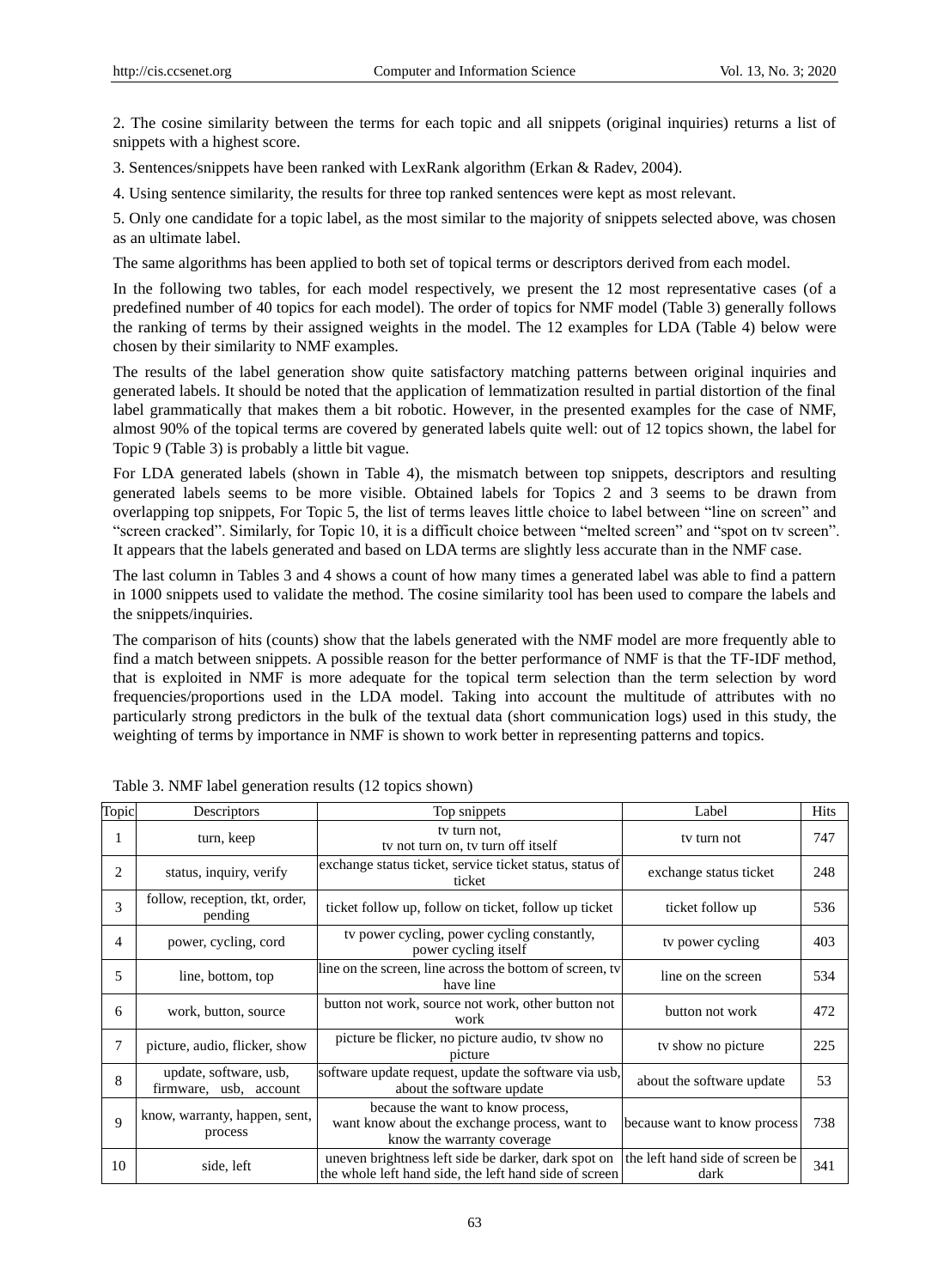|                                       | be dark                                                        |                     |     |
|---------------------------------------|----------------------------------------------------------------|---------------------|-----|
| check, dlr, tech, sent,<br>technician | check ticket status, check status of, check exchange<br>status | check ticket status | 382 |
| hdmi, port, recognize, device         | hdmi port issue, hdmi port not work, no hdmi port<br>work      | no hdmi port work   | 318 |

| Table 4. LDA label generation results (12 topics shown) |  |  |
|---------------------------------------------------------|--|--|
|---------------------------------------------------------|--|--|

| Topic | Descriptors                                 | Top snippets                                                                                                               | Label                    | Hits |
|-------|---------------------------------------------|----------------------------------------------------------------------------------------------------------------------------|--------------------------|------|
|       | tv, turn, show, cancel                      | tv turn off, tv turn itself, tv turn not                                                                                   | tv turn off              | 499  |
| 2     | status, know, tv, approve                   | ty exchange status, ty exch status, ask about ty<br>status                                                                 | tv exchange status       | 238  |
| 3     | follow, tv, company, trucking,<br>reception | tv follow up status,<br>tv exchange follow up, follow up call tv service                                                   | ty follow up status      | 227  |
| 4     | told, week, cycling, buy                    | tv power cycling, unit be power cycling, tv be<br>power cycling                                                            | ty be power cycling      | 116  |
| 5     | line, screen, tv, crack                     | tv screen crack,<br>ty screen have line, ty line on screen                                                                 | ty line on screen        | 542  |
| 6     | button, support, tv                         | voice control button, contact live support tv screen home button not work on<br>get damage, home button not work on the tv | the ty                   | 128  |
| 7     | picture, audio, happen, hear                | get audio but no picture, distort line picture, get no<br>picture but have audio                                           | get audio but no picture | 190  |
| 8     | process, software, give, update,<br>version | software update request, gpca do not process for<br>software update, say they already update the<br>software version       | software update request  | 16   |
| 9     | status, know, tv, approve                   | ty exchange status, ty exch status, ask about ty<br>status                                                                 | tv exchange status       | 238  |
| 10    | screen, tv, side, left                      | black screen on left side of tv,<br>tv screen be melt, spot on tv screen                                                   | spot on tv screen        | 61   |
| 11    | ticket, check, status, provide, info        | check ticket status, check ticket info, check the<br>status ticket                                                         | check ticket status      | 406  |
| 12    | hdmi, port, tv, device, television          | hdmi port issue, tv hdmi port not recognize the, tv<br>hdmi port be not work                                               | hdmi port be not work    | 413  |

#### **6. Conclusions and Future Work**

Non-Negative Matrix Factorization (NMF) and Latent Dirichlet Allocation (LDA) algorithms are used in this study for topic mining and topic labelling, applied to customer textual communications to characterize the subject of customers inquiries. A method to assign generated topic labels has been proposed in attempt to make it as less human assisted as possible. The comparison of both algorithms seems to indicate the preference of using Non-Negative Matrix Factorization for the particular short text data. In the future, we plan to extend the work to research evolution of the topics over time.

#### **References**

- Bao, Y., Fang, H., & Zhang, J. (2014). *TopicMF: Simultaneously Exploiting Ratings and Reviews for Recommendation.* Artificial Intelligence, Twenty-Eighth AAAI Conference, Quebec City, QC, Canada.
- Berne, O. et al. (2007). Analysis of the Emission of Very Small Dust Particles from Spitzer Spectro-imagery Data Using Blind Signal Separation Methods. *Astronomy & Astrophysics, 469*(2). https://doi.org/10.1051/0004-6361:20066282
- Berry, M., Gillis, N., & Glineur, T. (2009). *Document Classification Using Nonnegative Matrix Factorization and Underapproximation.* Circuits and Systems, IEEE International Symposium, IEEE. https://doi.org/10.1109/ISCAS.2009.5118379
- Blei, D., & J. Lafferty, J. (2006). *Dynamic Topic modeling.* Machine Learning, 23rd International Conference, Pittsburgh, PA. https://doi.org/10.1145/1143844.1143859

Blei, D., Ng, A., & Jordan, M. (2003). Latent Dirichlet allocation. *The Journal of Machine Learning Research, 3.*

- Brunet, J. P. et al. (2004). Metagenes and Molecular Pattern Discovery Using Matrix Factorization. *PNAS, 101*(12). https://doi.org/10.1073/pnas.0308531101
- Chen, C., Zare, A., & Cobb, J. T. (2016). *Partial Membership Latent Dirichlet Allocation for Image*